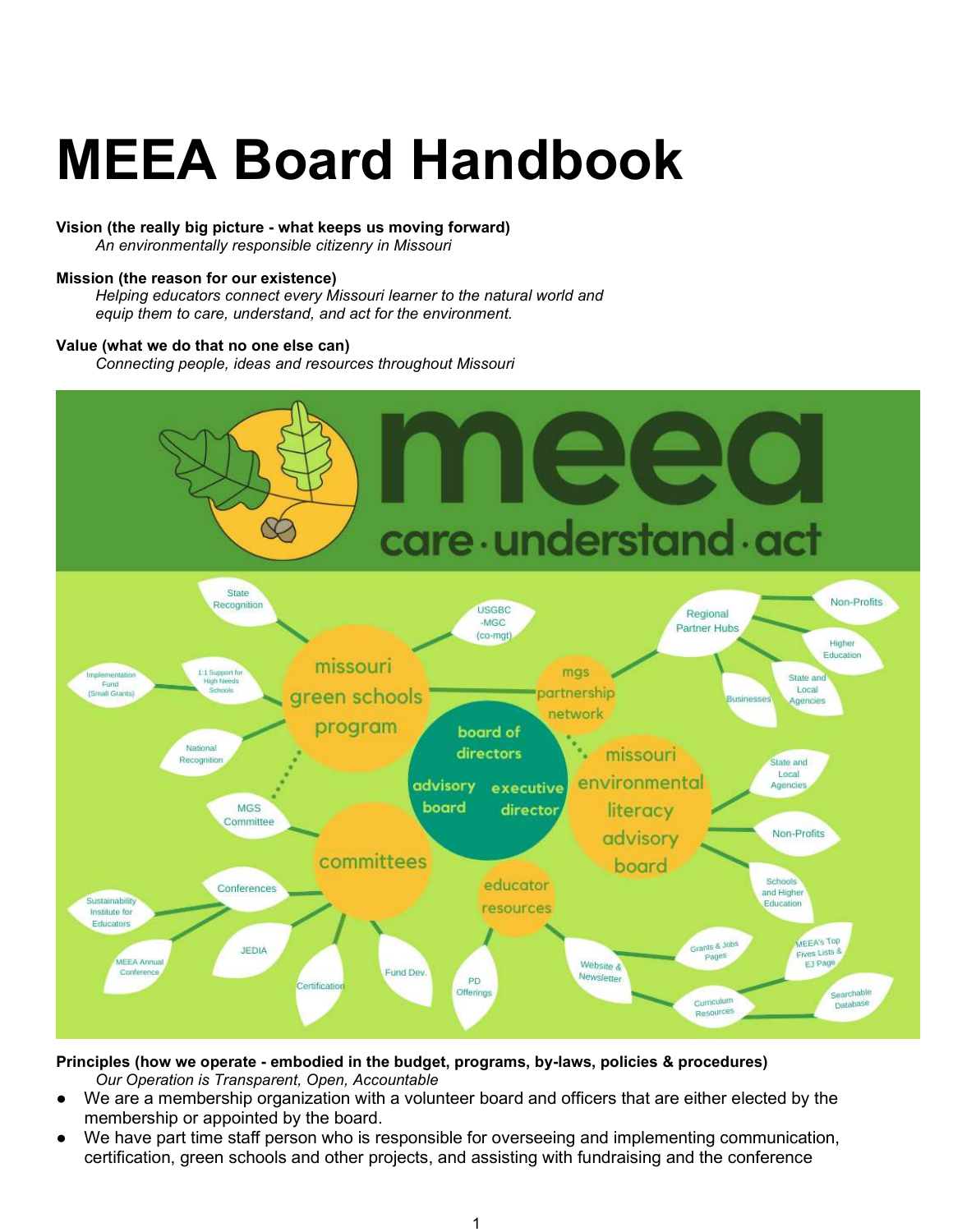- Membership is open to any adult or organization upon submission of their contact information or payment of dues.
- $\bullet$  We are incorporated in the state of Missouri and are a recognized 501 (c) (3) organization.
- We are governed by a constitution and by-laws voted on by the members, and guided by policies established by the board.
- Decisions about money, staff, major projects, and positions on public issues affecting the organization are made by the board in meetings, by conference call or by email, and decided by a consent vote using Dynamic Governance principles. A quorum is a majority of current board members, and is required for voting.
- Implementation of board decisions is done by board members or officers, by members, committees or by staff.
- All board and committee meetings are free and open to the membership and the public at large and the times and locations of meetings are posted on the website. Board actions are published on the website – www.meea.org.

## Board Meeting protocols:

Prepare for the meeting. The chair will send the agenda and minutes ahead of time. Read them before you attend a meeting so that everyone can make good use of their time. Be prepared to give an update on your committee(s) at the meeting, or send updates in writing to the Executive Director prior to the meeting.

### Utilize Dynamic Governance principles.

What Is Dynamic Governance One-pager Graphic from U City

#### Absence.

Notify the E.D. if unable to attend. If a quorum isn't achieved for the meeting, arrangements will be made to discuss and/or vote by email on important, urgent items.

Zoom: Update your name and pronouns for your zoom display if applicable.

### MEEA Leadership Structure 2021



 $\mathbb{Z}$ 

# Expectations of Service:

Each Board Member should read and be familiar with the MEEA Bylaws.